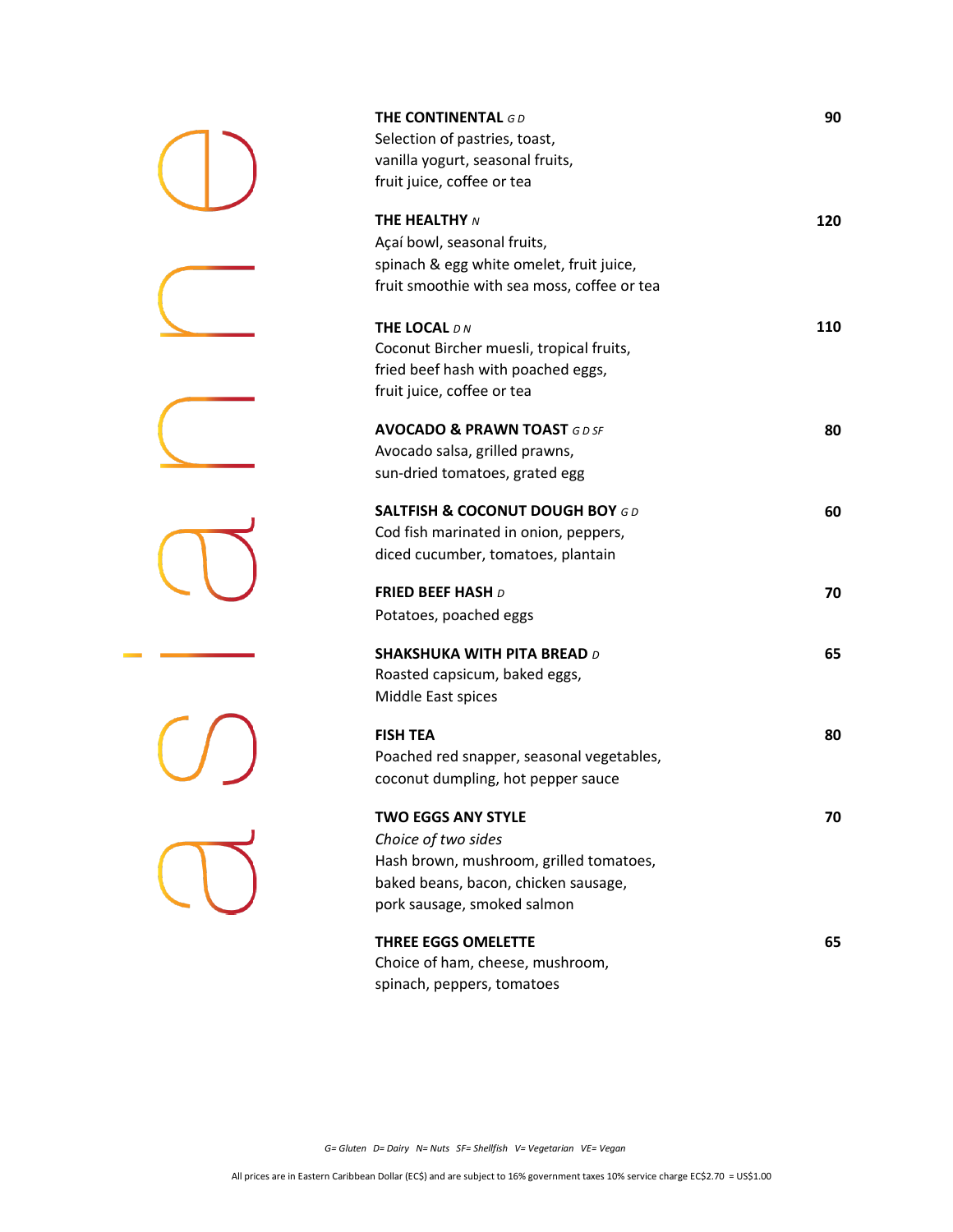| <b>EGGS BENEDICT GD</b><br>Poached eggs, ham, Hollandaise sauce,<br>English muffin                                                                           | 75 |
|--------------------------------------------------------------------------------------------------------------------------------------------------------------|----|
| <b>EGGS FLORENTINE GD</b><br>Poached eggs, wilted spinach, Hollandaise sauce,<br>English muffin                                                              | 70 |
| <b>EGGS ROYALE ON CROISSANT GD</b>                                                                                                                           | 80 |
| Poached eggs, guacamole, smoked salmon,<br>Hollandaise sauce                                                                                                 |    |
| <b>SIDES</b><br><b>HASHBROWN</b><br><b>WILTED SPINACH</b><br><b>GRILLED TOMATOES</b><br><b>CRISPY BACON</b><br><b>PORK SAUSAGE</b><br><b>CHICKEN SAUSAGE</b> | 20 |
| <b>SWEET TREATS</b>                                                                                                                                          |    |
| <b>OUR BIRCHER MUESLI DN</b><br>Melon, mango, coconut flakes,<br>banana, local honey                                                                         | 55 |
| <b>AÇAÍ BOWL</b> N VE<br>Granola, local fruits, coconut, toatsed almonds                                                                                     | 65 |
| <b>BANANA PANCAKES GDN</b><br>Toasted pecan nuts, homemade sugarcane syrup,<br>chocolate chips                                                               | 65 |
| <b>BELGIUM WAFFLE GD</b><br>Fresh fruits, caramel sauce,<br>vanilla Chantilly cream                                                                          | 65 |
| <b>FRENCH TOAST</b>                                                                                                                                          | 65 |
| Homemade sugarcane syrup, fresh fruits                                                                                                                       |    |
| <b>SEASONAL FRUIT PLATTER</b>                                                                                                                                | 45 |
| YOGHURT WITH TROPICAL FRUIT D                                                                                                                                | 25 |

*G= Gluten D= Dairy N= Nuts SF= Shellfish V= Vegetarian VE= Vegan*